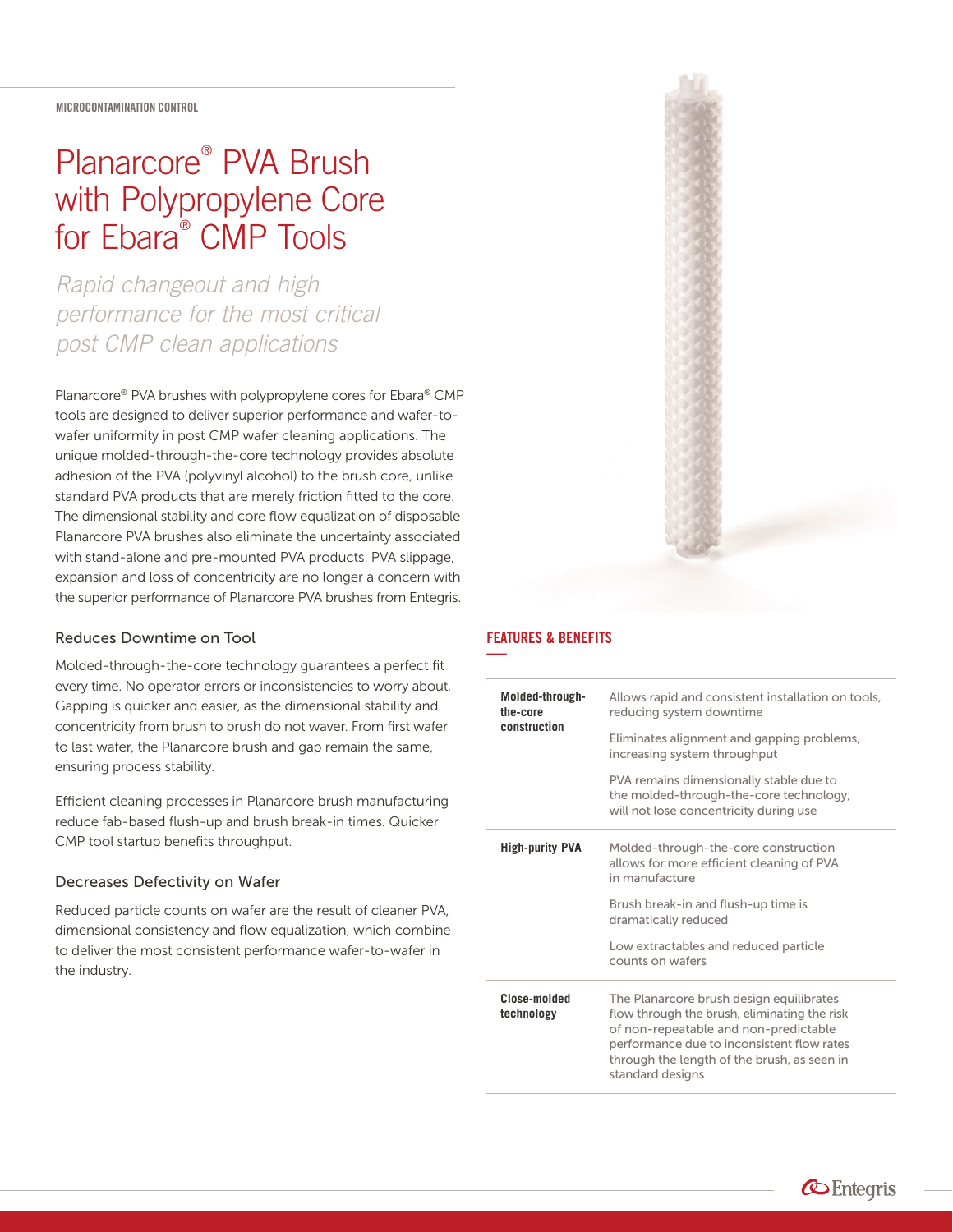# **SPECIFICATIONS —**

| <b>Materials of construction</b>   | Core/mandrel                 | All-polypropylene construction                              |                                     |
|------------------------------------|------------------------------|-------------------------------------------------------------|-------------------------------------|
|                                    | <b>Brush</b>                 | Polyvinyl alcohol (PVA)                                     |                                     |
|                                    | Preservative                 | $0.5\%$ H <sub>2</sub> O <sub>2</sub> or NH <sub>4</sub> OH |                                     |
| Product cleanliness*               | Fluoride                     | $F^-$                                                       | $<$ 0.50 ppm<br>(parts-per-million) |
|                                    | Chloride                     | $Cl^-$                                                      | $<$ 0.75 ppm                        |
|                                    | Nitrate                      | NO <sub>3</sub>                                             | $<$ 0.50 ppm                        |
|                                    | Phosphate                    | $PO43-$                                                     | <0.50 ppm                           |
|                                    | Sulfate                      | $SO_4^2$ -                                                  | <0.50 ppm                           |
|                                    | Lithium                      | Li <sup>+</sup>                                             | <0.10 ppm                           |
|                                    | Sodium                       | $Na+$                                                       | <0.50 ppm                           |
|                                    | Potassium                    | $K^+$                                                       | $< 0.80$ ppm                        |
|                                    | Magnesium                    | $Mg^{2+}$                                                   | <0.20 ppm                           |
|                                    | Calcium                      | $Ca2+$                                                      | <0.50 ppm                           |
| <b>Dimensions</b>                  | Outside diameter**           | 39 mm ±1.0 mm                                               |                                     |
|                                    | Concentricity**              | $<$ 0.51 mm (0.02")                                         |                                     |
| <b>PVA typical characteristics</b> | 30% compressive stress**     | 90 g/cm <sup>2</sup>                                        |                                     |
|                                    | Porosity***                  | 87-91%                                                      |                                     |
|                                    | DI water absorption capacity | 700-1100 wt %                                               |                                     |
|                                    | Pore size                    | 70-250 µm (via SEM)                                         |                                     |

\*Full Planarcore brush (including core) is submerged in 1 L of 18 MΩ DI water and squeezed to ensure good distribution<br>of any potential contamination. Residual DI water is then extracted by ion chromatography.

*\*\* These parameters are specified on the Certificate of Analysis for each product.*

*\*\*\* Typical porosity is reported for the nodule area.*